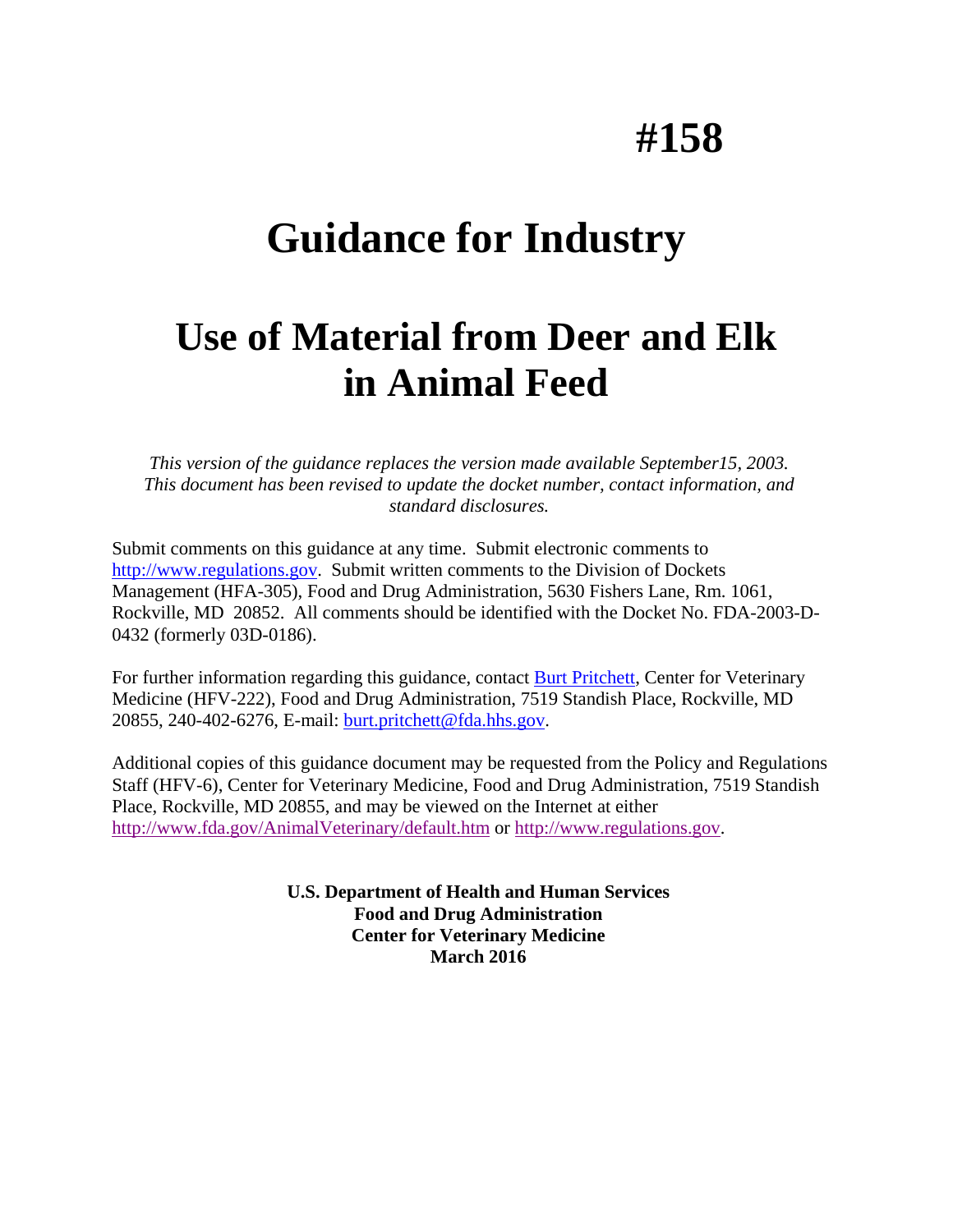### **Guidance for Industry**

### **Use of Material from Deer and Elk in Animal Feed**

*This guidance represents the current thinking of the Food and Drug Administration (FDA or Agency) on this topic. It does not establish any rights for any person and is not binding on FDA or the public. You can use an alternative approach if it satisfies the requirements of the applicable statutes and regulations. To discuss an alternative approach, contact the FDA office responsible for this guidance as listed on the title page.* 

#### **I. Introduction**

Under FDA's BSE feed regulation (21 CFR 589.2000) most material from deer and elk is prohibited for use in feed for ruminant animals. This guidance document describes FDA's recommendations regarding the use in all animal feed of all material from deer and elk that are positive for Chronic Wasting Disease (CWD) or are considered at high risk for CWD. The potential risks from CWD to humans or non-cervid animals such as poultry and swine are not well understood. However, because of recent recognition that CWD is spreading rapidly in white-tailed deer, and because CWD's route of transmission is poorly understood, FDA is making recommendations regarding the use in animal feed of rendered materials from deer and elk that are CWD-positive or that are at high risk for CWD.

In general, FDA's guidance documents do not establish legally enforceable responsibilities. Instead, guidances describe the Agency's current thinking on a topic and should be viewed only as recommendations, unless specific regulatory or statutory requirements are cited. The use of the word *should* in Agency guidances means that something is suggested or recommended, but not required.

#### **II. Background**

CWD is a neurological (brain) disease of farmed and wild deer and elk that belong in the animal family cervidae (cervids). Only deer and elk are known to be susceptible to CWD by natural transmission. The disease has been found in farmed and wild mule deer, white-tailed deer, North American elk, and in farmed black-tailed deer. CWD belongs to a family of animal and human diseases called transmissible spongiform encephalopathies (TSEs). These include bovine spongiform encephalopathy (BSE or "mad cow" disease) in cattle; scrapie in sheep and goats; and classical and variant Creutzfeldt-Jakob diseases (CJD and vCJD) in humans. There is no known treatment for these diseases, and there is no vaccine to prevent them. In addition, although validated postmortem diagnostic tests are available, there are no validated diagnostic tests for CWD that can be used to test for the disease in live animals.